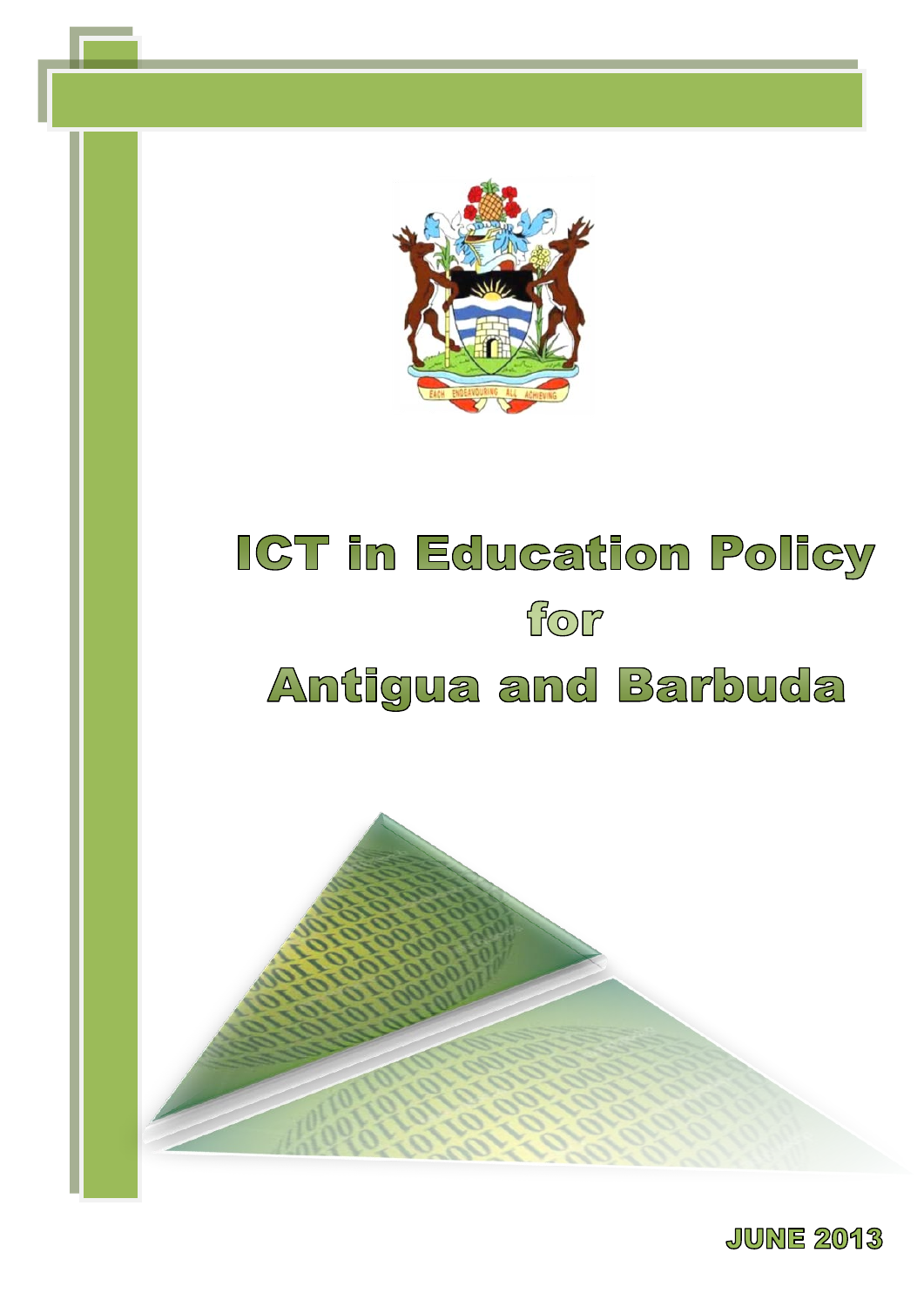### **Table of Content**

|    |                                                   | Pages |
|----|---------------------------------------------------|-------|
|    |                                                   |       |
|    |                                                   |       |
|    |                                                   |       |
|    |                                                   |       |
|    | <b>Policy Statement and Strategic components:</b> |       |
|    |                                                   |       |
|    |                                                   |       |
|    |                                                   |       |
|    |                                                   |       |
|    |                                                   |       |
| 6. |                                                   |       |
|    |                                                   |       |

8. Monitoring and Evaluation …………………………………………………...20-21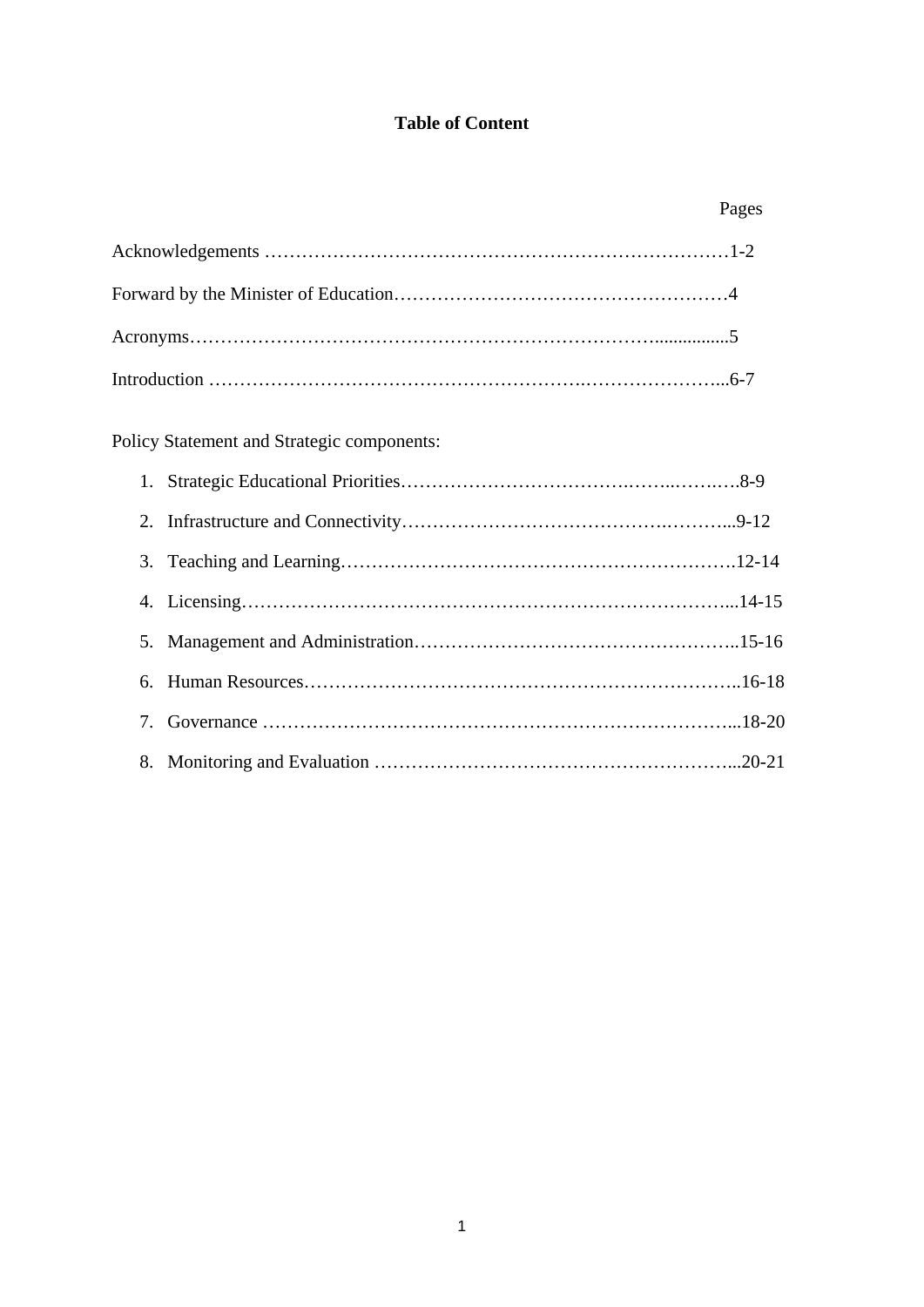#### **Acknowledgements**

Gratitude is extended to the following persons and agencies for their contribution towards the development of the ICT Policy in Education 2013.

#### *Ministers of Government:*

Honourable Dr. Jacqui Quinn-Leandro, Minister of Education, Sports, Youths and Gender Affairs Honourable Winston Williams, Minister of State attached to the Ministry of Education, Sports, Youth and Gender Affairs Honourable Dr. Edmond Mansoor, Minister of State attached to the Office of the prime Minister with responsibility for Telecommunications, Science and Technology

| Sponsors and External Partners:     |                                                      |
|-------------------------------------|------------------------------------------------------|
| Commonwealth of Learning and UNESCO |                                                      |
| Dr. Mark Bullen                     | Education Specialist- E-learning, Commonwealth of    |
|                                     | Learning                                             |
| Hara Padhy                          | Regional Advisor in Communication for the Caribbean, |
|                                     | <b>UNESCO</b>                                        |
| Neil Butcher                        | Consultant, Commonwealth of Learning                 |

| <b>Working Group</b>        |                                          |
|-----------------------------|------------------------------------------|
| Jacintha Pringle            | <b>MOE-Director</b>                      |
| Dr. Cynthia Crump_Russell   | <b>MOE-Assistant Director-Curriculum</b> |
| <b>Glendford Knight</b>     | <b>MOE-Assistant Director-TVET</b>       |
| Asha Christian              | <b>MOI-Special Projects</b>              |
| <b>Joseph Prosper</b>       | MOE-Curriculum                           |
| Paula Spencer               | MOE-Curriculum                           |
| Jacqueline Richardson       | MOE-Curriculum                           |
| Priscilla Nicholas          | MOE-Planning                             |
| Jessie George               | MOE-Planning                             |
| <b>Melorne Mack</b>         | <b>MOE-Planning</b>                      |
| <b>Jonah Greene</b>         | Principal                                |
| Patricia Benn               | <b>Teacher Education</b>                 |
| <b>Foster Roberts</b>       | Principal                                |
| Dr. Patricia George         | $MOE - Planning$                         |
| <b>Karen Browne-Francis</b> | <b>MOE-Library Services</b>              |
| <b>Ashworth Azille</b>      | A&BUT                                    |
| Jeannette Mason             | MOE-Planning                             |
| <b>Stacey Payne-Mascall</b> | MOE-Planning                             |
| <b>Ashton Fearon</b>        | $MOI - Research$                         |
| <b>Beverly Laviscount</b>   | Director – MOI, Connect A&B              |
| Peecheeta Spencer           | COL-focal point                          |
| Velva Willett               | MOI - Zone Co-ordinator                  |
| Andrea Andrew               | <b>MOI</b> - Zone Coordinator            |
| Jamila Salankey             | <b>LEAP Programme</b>                    |
| Ann Jonas                   | Ministry of Sports                       |
| Daryl Jackson               | <b>MOI-Telecom Consultant</b>            |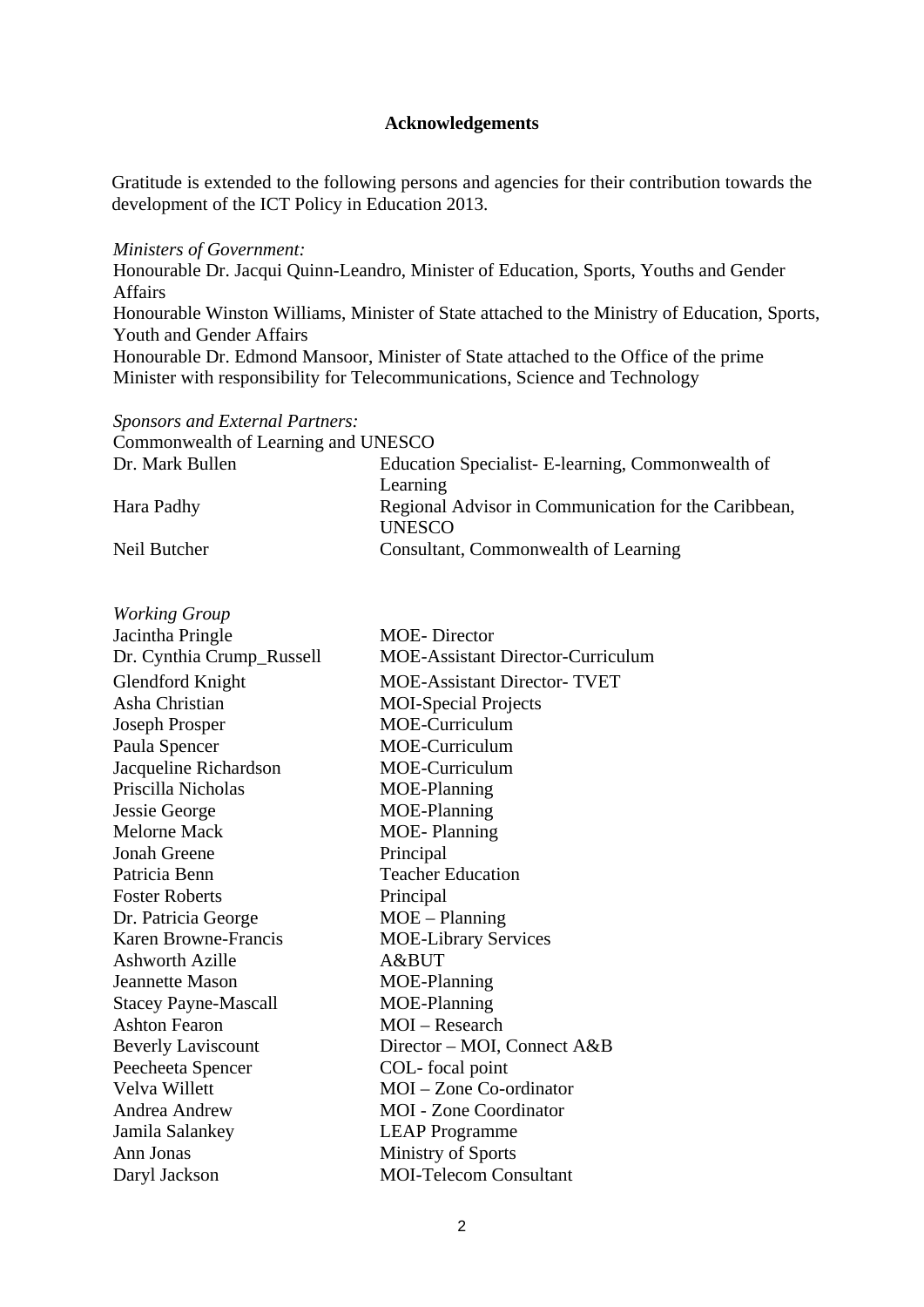Pecheeta Spencer Focal point Commonwealth of Learning Jewelle Husrt Teacher Education Department<br>
Terry-Ann Marsh-Roberts Teacher Education Department Terry-Ann Marsh-Roberts Teacher Education Department **Teacher Education Department** 

*The development process was co-ordinated by:*

Stacey Payne-Mascall- ICT Officer- Ministry of Education

with Technical Support from:

Neil Butcher - Consultant, Commonwealth of Learning

Gratitude is also extended to all persons who and agencies which participated in the consultation process.

Education Officers Principals Local Telecommunication Companies Ministry of Telecommunications Ministry of Finance Parent Teacher Associations Antigua and Barbuda Union of Teachers Antigua and Barbuda International Institute of Technology Antigua State College Teacher Education Department

Thanks to **ALL.**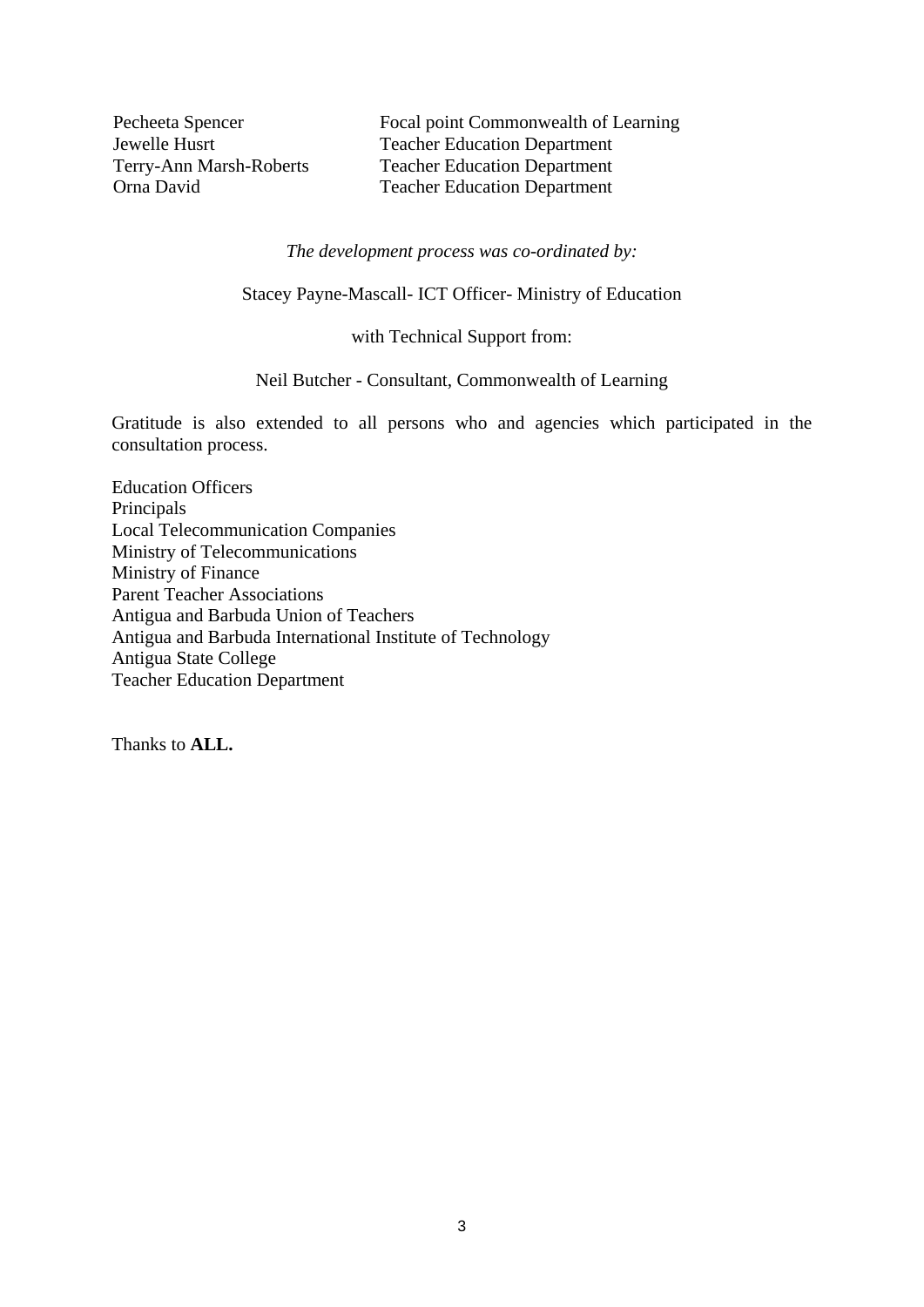#### *FOREWORD*

#### *Dr. Hon. Jacqui C. Quinn-Leandro MP Minister of Education, Sports, Youth & Gender Affairs*

The Ministry of Education, Sports, Youth & Gender Affairs is delighted to present this ICT policy which articulates our vision for integrating ICTs across all levels of education in Antigua and Barbuda. In an era when the global focus is now concentrated on the knowledge industries; improving Science, Technology, Engineering and Mathematics, STEM education is critical to national development priorities.

This document ushers in a new era in which we see not only major collaborations with the Ministry of Telecommunications, Science & Technology, but also with stakeholders in ICTs such as CKLN, UNESCO, COL, OECS and the various industries and ministries that crosscut education. After all, we are preparing, shaping and moulding the workers who will enter the labour market; and the leaders who will manage economies in the future.

Let this document serve as a guide, a roadmap, to chart the way forward as we ensure that Antigua and Barbuda remains at the cutting edge of ICT development. In this regard, the proposed Inter-Ministerial ICT in Education Steering Committee bringing together the Ministries of Education, Sports, Youth, and Gender Affairs; Telecommunications, Science, and Technology; and Finance and Information will be quintessential to properly managing and monitoring the strategic ICT Integration Implementation Plan. Much has been accomplished in the past with these synergies in place and we anticipate that this collaboration will continue to yield rich dividends.

ICTs are the future: it is imperative that we *embrace* ICTs to be enriched and enlightened. *Our nation's development not only requires it, but demands it.*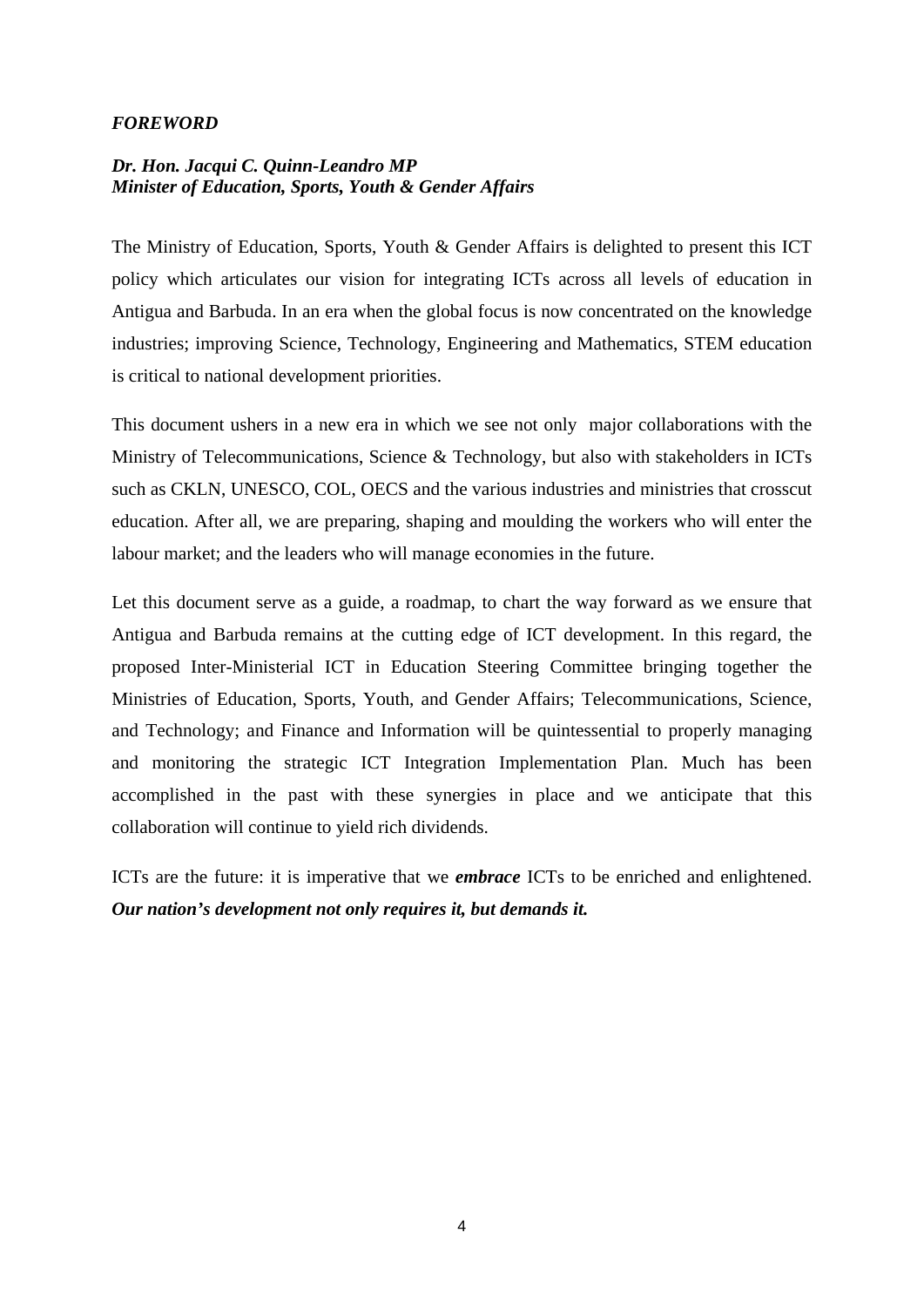## **Acronyms**

| <b>ABUT</b>   | Antigua and Barbuda Union of Teachers                            |
|---------------|------------------------------------------------------------------|
| CACs          | <b>Community Computer Access Centres</b>                         |
| CC            | <b>Creative Commons</b>                                          |
| <b>CFT</b>    | <b>Computer Framework for Teachers</b>                           |
| <b>CCTI</b>   | Commonwealth Certificate for Teacher ICT Integration             |
| <b>COL</b>    | Commonwealth of Learning                                         |
| <b>CPD</b>    | <b>Continuous Professional Development</b>                       |
| <b>EMIS</b>   | <b>Education Management Information System</b>                   |
| ICT           | <b>Information Communication Technology</b>                      |
| <b>LMS</b>    | <b>Learning Management System</b>                                |
| <b>NPTA</b>   | <b>National Parent Teachers Association</b>                      |
| <b>OECS</b>   | Organization of Eastern Caribbean States                         |
| <b>OER</b>    | <b>Open Education Resource</b>                                   |
| <b>OESS</b>   | <b>OECS</b> Education Sector Strategy                            |
| <b>STEM</b>   | Science Technology Engineering and Mathematics                   |
| <b>UNESCO</b> | United Nations Educational, Scientific and Cultural Organization |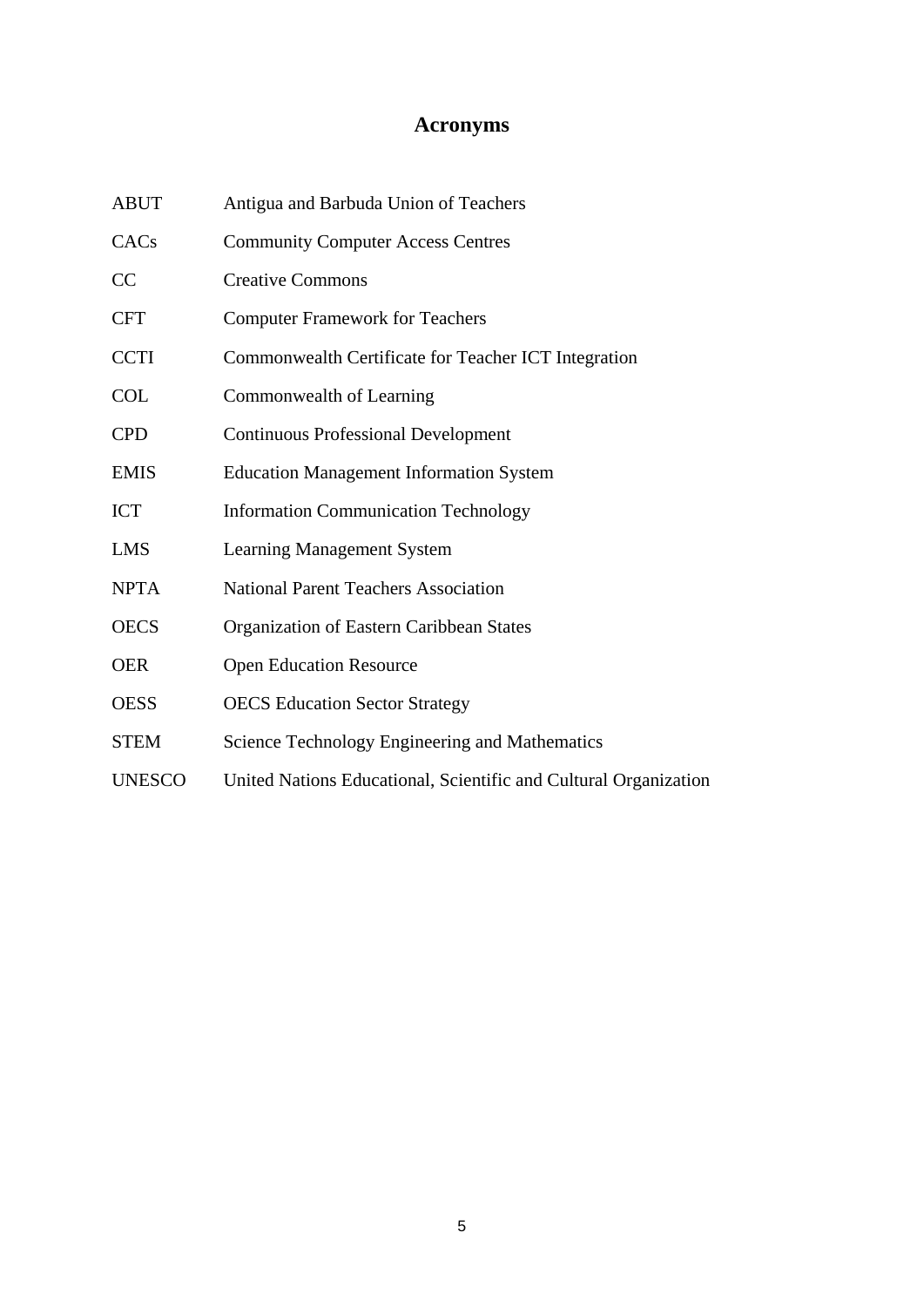#### **Introduction**

The vision of the Ministry of Education, Sports, Youth, and Gender Affairs in Antigua and Barbuda is to encourage lifelong learning and educate our citizens to access and evaluate knowledge through creative problem-solving and critical thinking in preparation for work in a dynamic national, regional and global economy.

Our mission is to ensure that all students in Antigua and Barbuda obtain the highest quality education possible from the pre-school to the post graduate level that will enable them to become good citizens who will be able to compete nationally, regionally and globally. We will work with various stakeholders in the society in order to improve and strengthen our educational, sports and youth empowerment institutions, to develop productive citizens, who can learn and work independently and cooperatively to contribute to their national, regional and global communities.

Within the framework of this vision and mission, the government of Antigua and Barbuda recognizes that knowledge-based activities have become increasingly important. It is this recognition that has prompted Government to develop the use of Information and Communication Technology (ICT) in its daily activities. There has been a thrust in training citizens to use available technology and to become more effective and efficient. Through the introduction of a new ICT in Education Policy for Antigua and Barbuda, it is the Ministry's hope to respond to the change which technology brings to the nature of work and the work place, the so-called 'Knowledge Revolution'. This is paramount for the Ministry, charged with the responsibility to educate the labour force to harness the power of ICT for continued development. We are committed to improving the teaching, learning and administrative processes in the education system with effective use of ICT and to provide all students with the basic ICT skills that are necessary for the information age.

This commitment is consistent with broader regional education policy within the Organization of Eastern Caribbean States (OECS). The *OECS Education Sector Strategy (2012 – 2021)* (or OESS) articulates a vision for a whole school curriculum that **'**engages school leadership, teacher skills, knowledge and understanding, curriculum leadership, professional learning, data collection and use, sharing and transferring knowledge and good practice, and the use and application of resources and ICT in a cyclical and iterative process' (OECS, 2012). It is also consistent with the Government's current emphasis on Science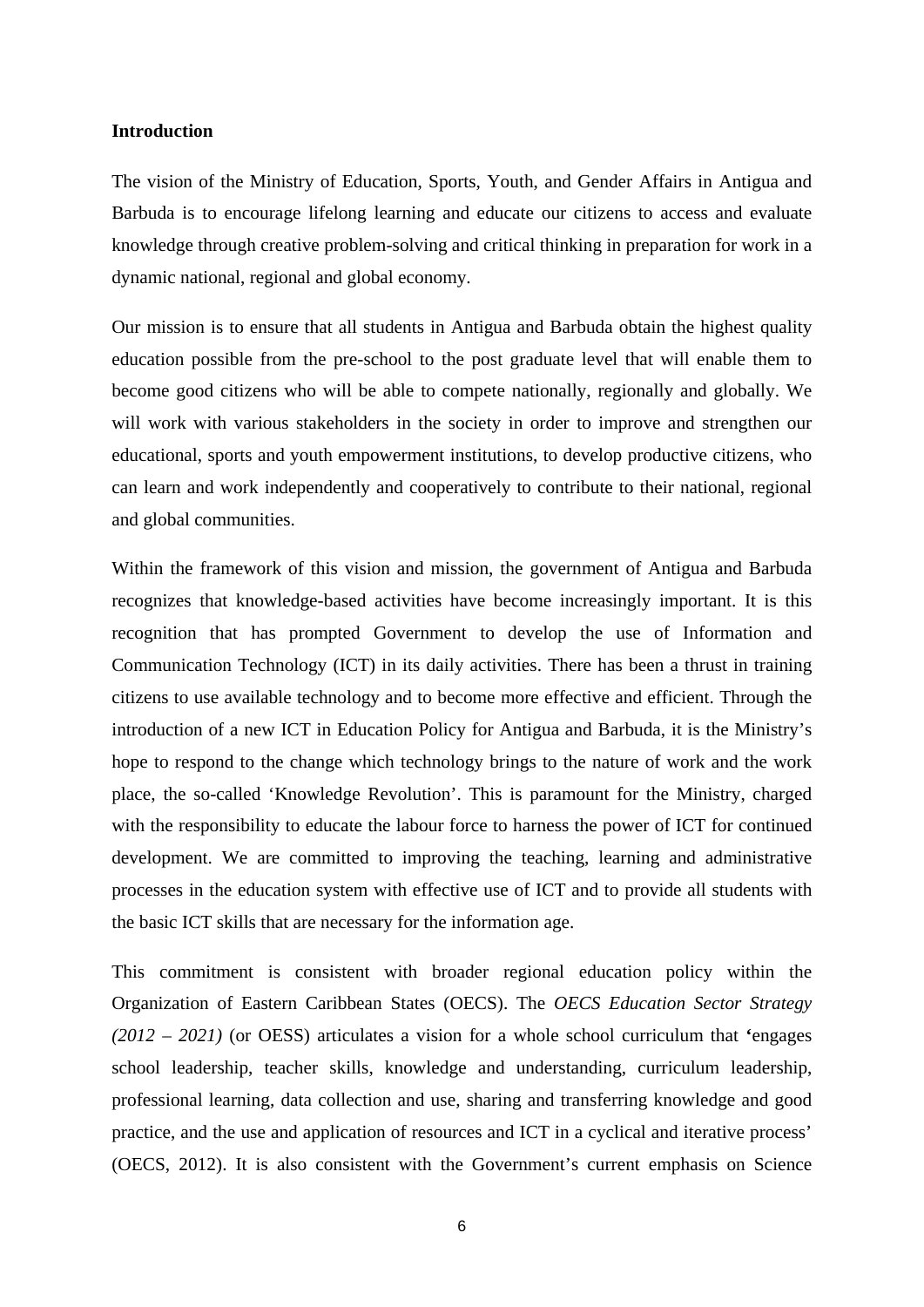Technology, Engineering, and Mathematics (STEM), with are a key pillar of national development plans in Antigua and Barbuda.

This policy replaces the previous ICT in Education Policy from July, 2003.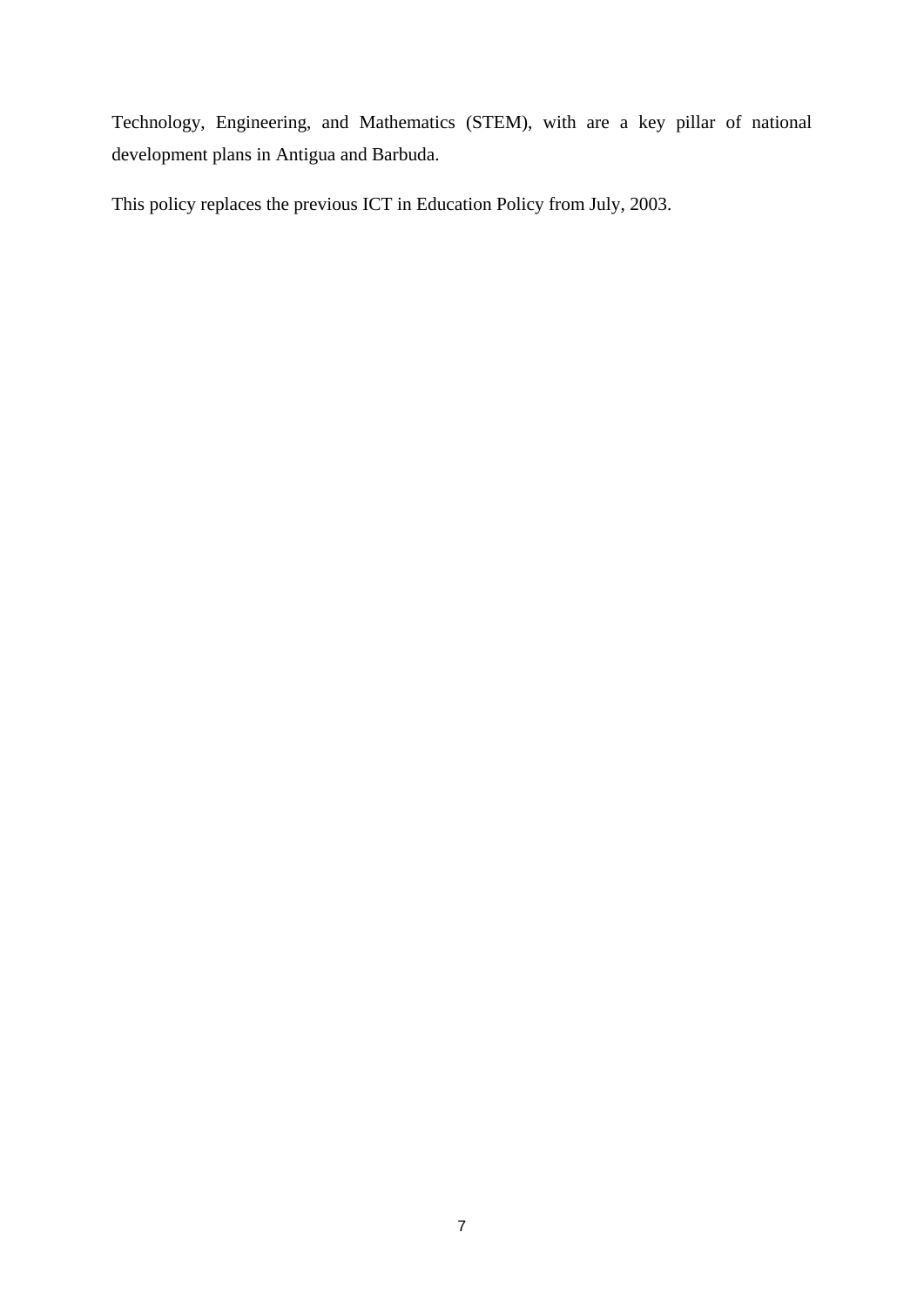#### **1. Strategic Educational Priorities**

To contextualize the rationale for integration of ICT across all levels of education in Antigua and Barbuda, the Ministry of Education, Sports, Youth, and Gender Affairs has identified the following as key strategic priorities to guide effective ICT integration into education:

- 1.1. The Ministry is committed to creating globally competitive students/citizens by ensuring that all children are given an opportunity to learn and are able to develop effective competence in all relevant subjects of study.
- 1.2. There is a need to provide both universal early childhood education and universal secondary education. In secondary education, special focus will be placed on enhancing both physical and intellectual access to secondary level educational opportunities
- 1.3. The Government of Antigua and Barbuda is committed to creating an inclusive society to ensure that the potential of all students is realized, irrespective of physical, visual, or other challenges. This needs to be supported by establishing a functional diagnostic centre.
- 1.4. Emphasis on improving learner achievement is needed with a view to:
	- 1.4.1. Increasing the number and quality of passes in each subject at all grade levels;
	- 1.4.2. Using authentic experiences to help student to apply content to real life experience (project- and problem based-learning); and
	- 1.4.3. Placing special emphasis on at-risk students to minimize the risks of these students dropping out of schooling prematurely.
- 1.5. It is essential to develop, and keep current, a standardized curriculum for all subject areas across all grade levels and to develop high-quality content standards at all levels to ensure comprehensive coverage of all aspects of this curriculum. Within this, the Ministry of Education, Sports, Youth, and Gender Affairs is committed to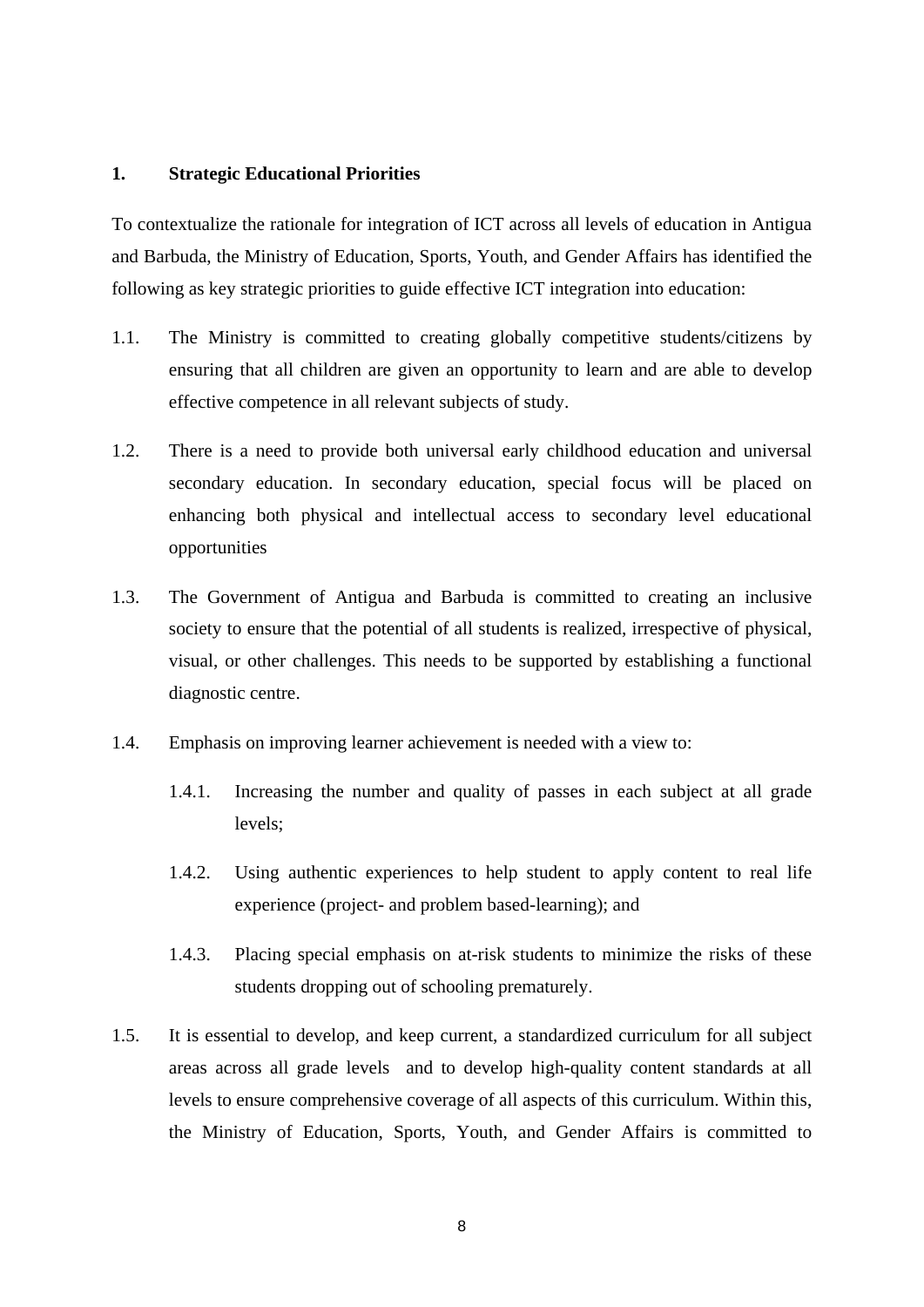providing access to comprehensive, freely available sets of openly licensed resources in multiple media for use in schools.

- 1.6. There is a need to restructure the education assessment processes for both educators, schools, and the overall system. This requires, amongst others:
	- 1.6.1. Ongoing development and implementation of needs assessments for education in the country;
	- 1.6.2. Analysis of the local market/economy in order to structure the education system in a way to meet key needs and fill gaps;
	- 1.6.3. Analysis of assessments implemented that leads directly to implementation of changes in such a way that education goals and objectives are met;
	- 1.6.4. Long-term commitment to introducing a suitable (and supportive) licensing system for educators.
- 1.7. The Ministry of Education, Sports, Youth, and Gender Affairs wishes to develop an open culture of research and information-sharing, amongst schools, educators, and principals, as well as across the system and with the broader community. This should both facilitate transparency and enable decision-making, policy development and programme implementation that is based on good research.

The Government of Antigua and Barbuda is committed to integrating ICT into its education system in ways that directly advance these key strategic priorities. In order to do this, it has identified a number of key policy commitments, presented below. These will then be implemented systematically through a rolling Strategic ICT in Education Master Plan.

#### **2. Infrastructure and Connectivity**

Through the Ministry of Telecommunications, Science and Technology, extensive ICT infrastructure has been supplied to the schooling system, including Community Computer Access Centres (CACs), Mobile IT Classrooms, the one-laptop-per-teacher initiative, tablets for senior secondary students, and widespread, free Internet access. Thus, the primary policy focus of the Ministry of Education, Sports, Youth, and Gender Affairs is to ensure optimal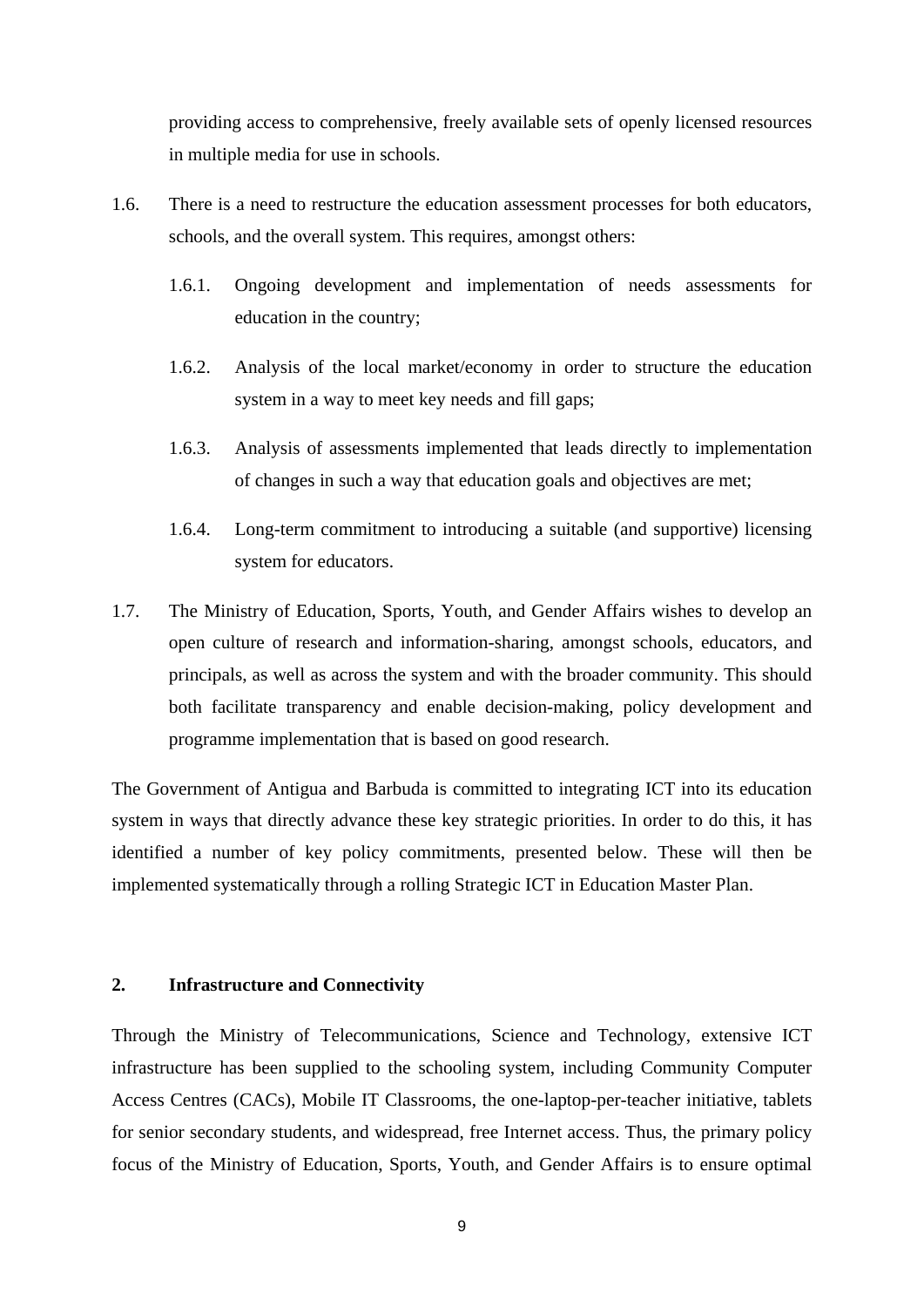use, care, maintenance, timely replacement, and environmentally responsible disposal of this ICT infrastructure. From this perspective, the following policy commitments are noted:

- 2.1. Connectivity and Internet access will be expanded and improved across the education system on an ongoing basis, with a particular focus on widening access to include classrooms (through wireless hotspots) and the Ministry of Education headquarters.
- 2.2. The Ministry of Telecommunications, Science and Technology will provide the necessary hosting infrastructure for key systems through its data centre. These systems will include a central Education Management Information System (EMIS), a Learning Management System (LMS) to be used in supporting school learning, an open educational resource (OER) repository, and appropriate communication and social networking tools to facilitate interaction between key education stakeholders within Antigua and Barbuda
- 2.3. Steps will be taken to ensure classroom safety, health, and security across schools. This will include:
	- 2.3.1. Development of an infrastructural standard for all classrooms;
	- 2.3.2. Improvement of basic infrastructure at the classroom level, including cable connections for wireless networks, electrical outlets, physical security facilities where necessary, and flexible furnishing arrangements to enable use of ICT in a wide range of educationally innovative and varied ways.
	- 2.3.3. Development of a suitable, environmentally responsible ICT replacement and e-waste disposal policy.
- 2.4. To ensure the optimal use of currently available ICT resources within the education system, the Ministry of Education will encourage greater local ownership and accountability from all schools by requiring them to develop an annual ICT Integration Plan. This will include
	- 2.4.1. A long-term vision for use of ICT in the institutions:
	- 2.4.2. Codes of conduct for ICT usage by students, educators, institutional management and administration, and the wider community;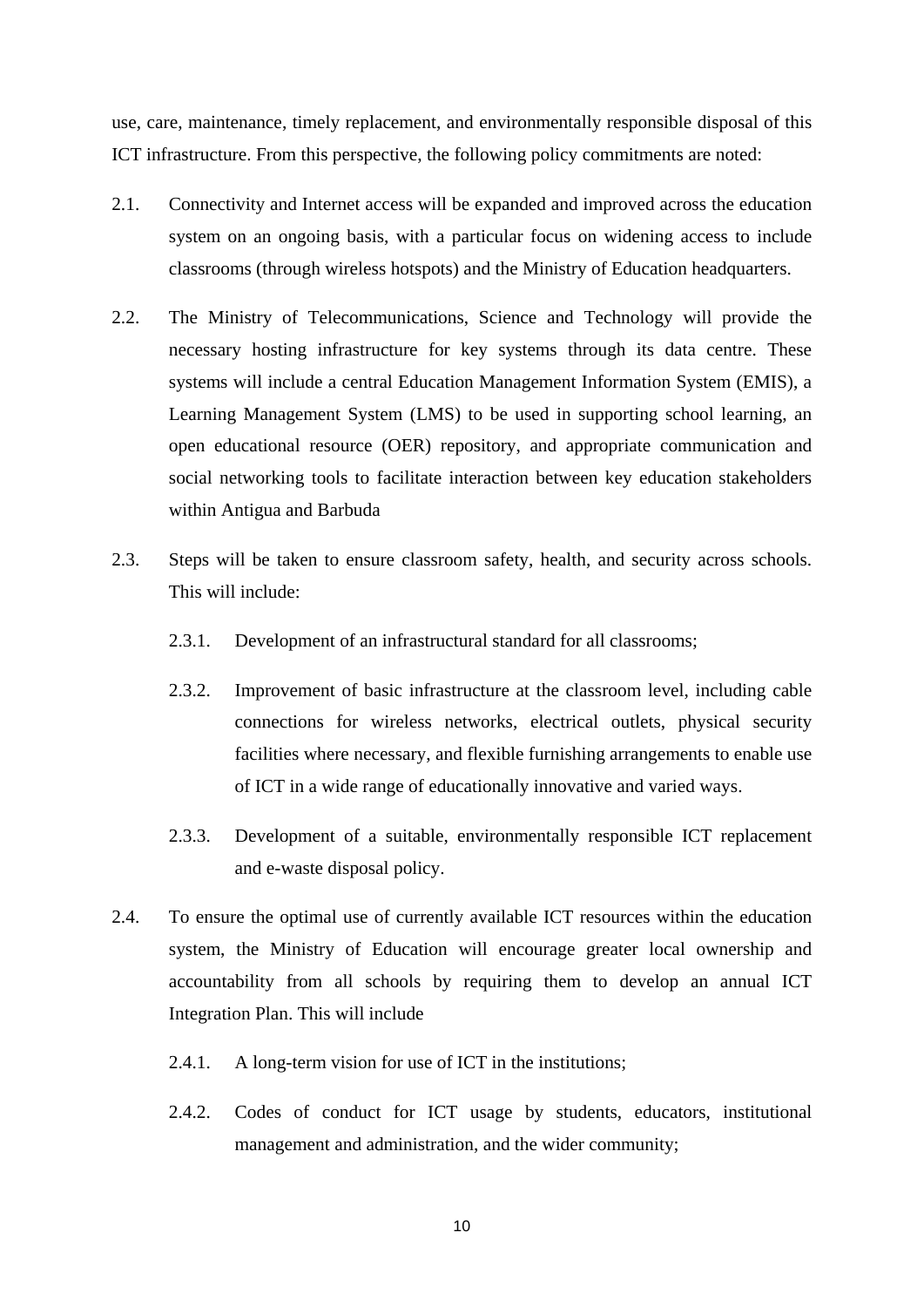- 2.4.3. Curriculum policies outlining how the institution intends to use ICT to support teaching across grades (or programmes) and learning areas/subjects;
- 2.4.4. A detailed list of technology and bandwidth requirements;
- 2.4.5. Timetables outlining how the ICT resource will be integrated into the educational day, and what levels of access will be made available to which groups of learners;
- 2.4.6. Clear policies on extended afternoon, weekend, and school holiday use of ICT, accompanied by plans to provide incentives to educators to enable this extended use;
- 2.4.7. Policies on community use of ICT;
- 2.4.8. Strategies to acquire further ICT as appropriate;
- 2.4.9. Professional development strategies;
- 2.4.10. Strategies to cover operating costs of ICT, including an annual budget;
- 2.4.11. Defined roles for ICT coordinators and their backups;
- 2.4.12. Guidelines on ICT application and educational content acquisition; and
- 2.4.13. Strategies for monitoring and evaluation.
- 2.5. All schools in Antigua and Barbuda will be expected to have such plans in place, and these will be updated and submitted annually as part of broader yearly school planning exercises. All acquisition of new infrastructure will need to be linked to effective use of already available infrastructure. Development of these plans will be coordinated by the Ministry at a national level, with guidance of the ICT in Education Steering Committee (see item 7 below) and inclusion of the ICT Teachers' Association and all school principals.
- 2.6. All plans will be reviewed upon the submission to the Ministry in order to ensure that they are realistic and to enable monitoring to determine relative success by schools in achieving set goals. This review process will be used as a basis for future resource allocations by the Ministry.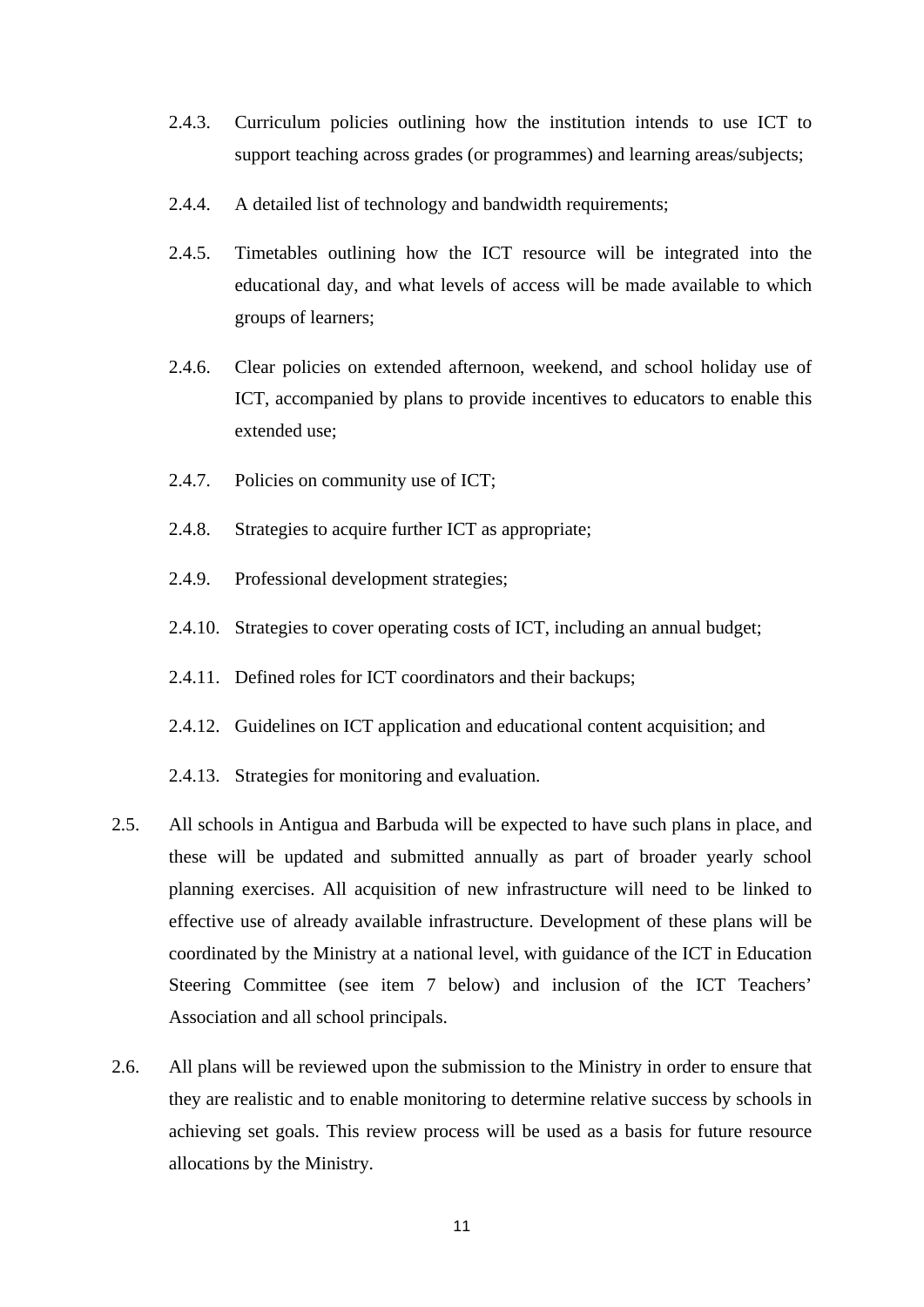- 2.7. Clear codes of conducts on the use of computers and related devices, for all users (including Ministry officials, principals, educators, and students) will be developed and compliance ensured on an ongoing basis (both through school plans and national monitoring and evaluation strategies).
- 2.8. Current human resources for the maintenance of ICT infrastructure will be reorganized to streamline maintenance of ICT equipment. The following is noted in this regard:
	- 2.8.1. A national infrastructure management plan will be developed and updated annually.
	- 2.8.2. The Ministry of Telecommunications, Science and Technology will focus on connectivity, network, and central systems hosting.
	- 2.8.3. A Dedicated ICT Maintenance Unit will be established within the Ministry of Education, Sports, Youth, and Gender Affairs, under the portfolio of the ICT Coordinator but also forming part of the Board of Education Maintenance Unit.
	- 2.8.4. A structured focus will be placed on integrating school ICT Coordinators and students into maintenance systems to increase maintenance capacity and offer students grounded learning opportunities.

#### **3. Teaching and Learning**

The Ministry of Education, Sports, Youth, and Gender Affairs has, embedded in its vision and mission statements, a strong commitment to upgrading its curriculum to help students to develop skills that will enable them to succeed in the new knowledge economy. Experience worldwide indicates that ICT can play a key role in transformation of education. ICT can enhance educational reform by enabling educators and students to move away from traditional approaches to teaching and learning. In this transformed teaching and learning environment, there will be a shift from teacher-centred, task-orientated and memory-based education (with technology at the periphery), to an inclusive and integrated practice where learners work collaboratively, develop shared practices, engage in meaningful contexts, and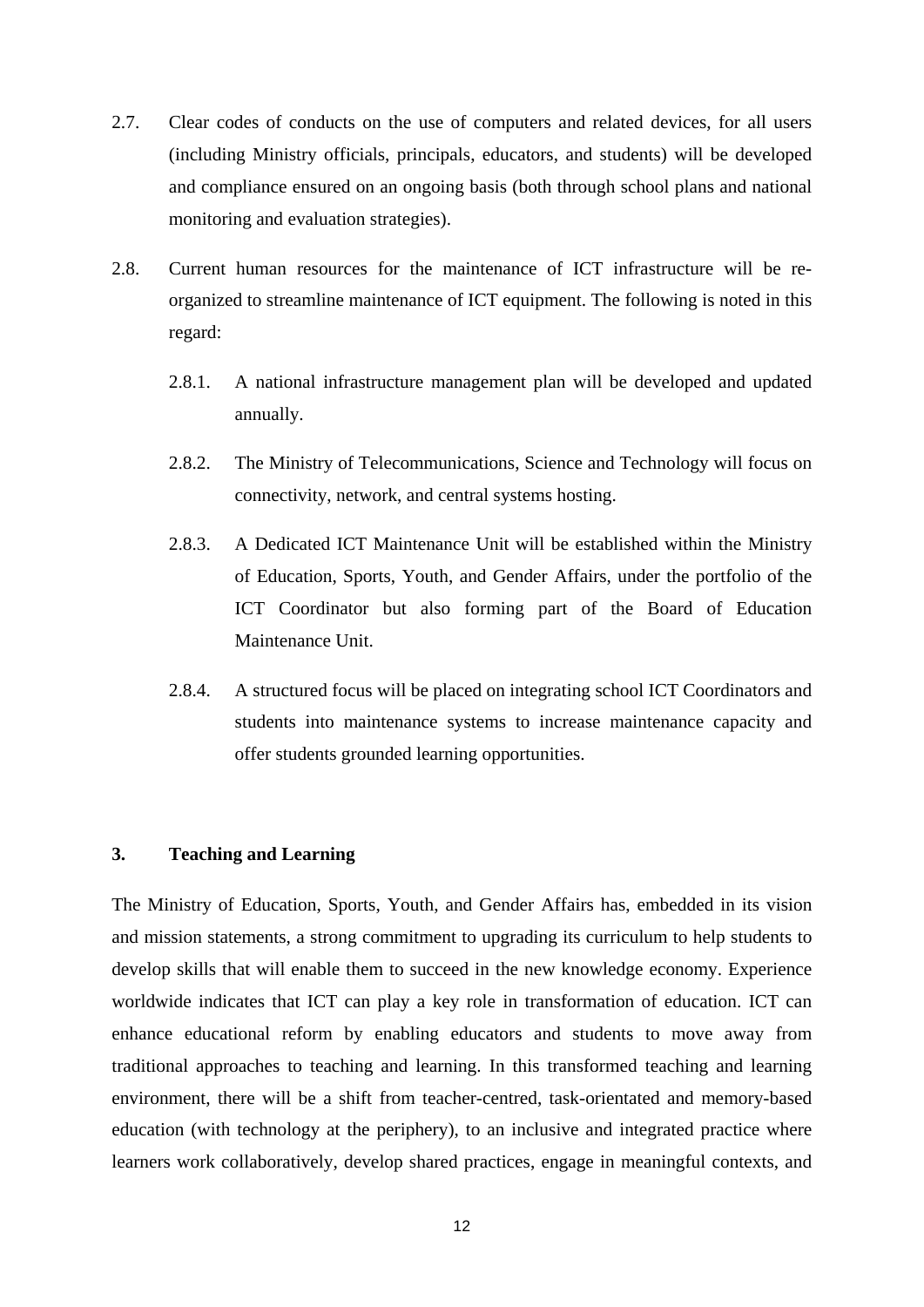develop creative thinking and problem-solving skills (there are several initiatives that promote these kinds of shift already underway and demonstrating good results). With this in mind, the Government of Antigua and Barbuda notes the following policy commitments:

- 3.1. There will be ongoing review and revision of the national curriculum at all levels, with strong emphasis placed on adjusting assessment strategies to assess wider range of competences rather than just content recall. In this process, specific account will be taken of the ways in which ICT can, when used effectively, be harnessed to enable different kinds of teaching, support, and assessment. The objective will be to engage students in higher order thinking such as analysis and synthesis that is beyond simple recall or memorization, which encompasses thinking processes such as critical thinking and problem solving, and that result in active construction of new knowledge.
- 3.2. ICT will be harnessed, particularly at the secondary level, to enable more effective use of face-to-face interaction at schools, so that teachers are both empowered and provided the necessary time to shift their focus away from teaching content to supporting and mentoring students who work in increasingly diverse and flexible ways (including self-paced study using ICT infrastructure supplied by Government) during the school day.
- 3.3. Building on the previous commitment, the Ministry will seek to harness both technology and self-paced learning to enable at-risk students to keep pace with the curriculum and to introduce more flexible support systems during the school day, thus engaging these students in solving their educational challenges before they drop out of the system prematurely. Emphasis will also be placed on how ICT can be used to assist to develop skills that will assist students to create employment for themselves (through suitable forms of entrepreneurship).
- 3.4. The Ministry of Education, Sports, Youth, and Gender Affairs will develop a repository of openly licensed resources, with a view to ensuring that all students in the country have free and open access to openly licensed resources of multiple media that are sufficiently comprehensive to enable them to successfully meet the requirements of the regional and national curriculum frameworks governing education in Antigua and Barbuda. It will seek to develop this national repository in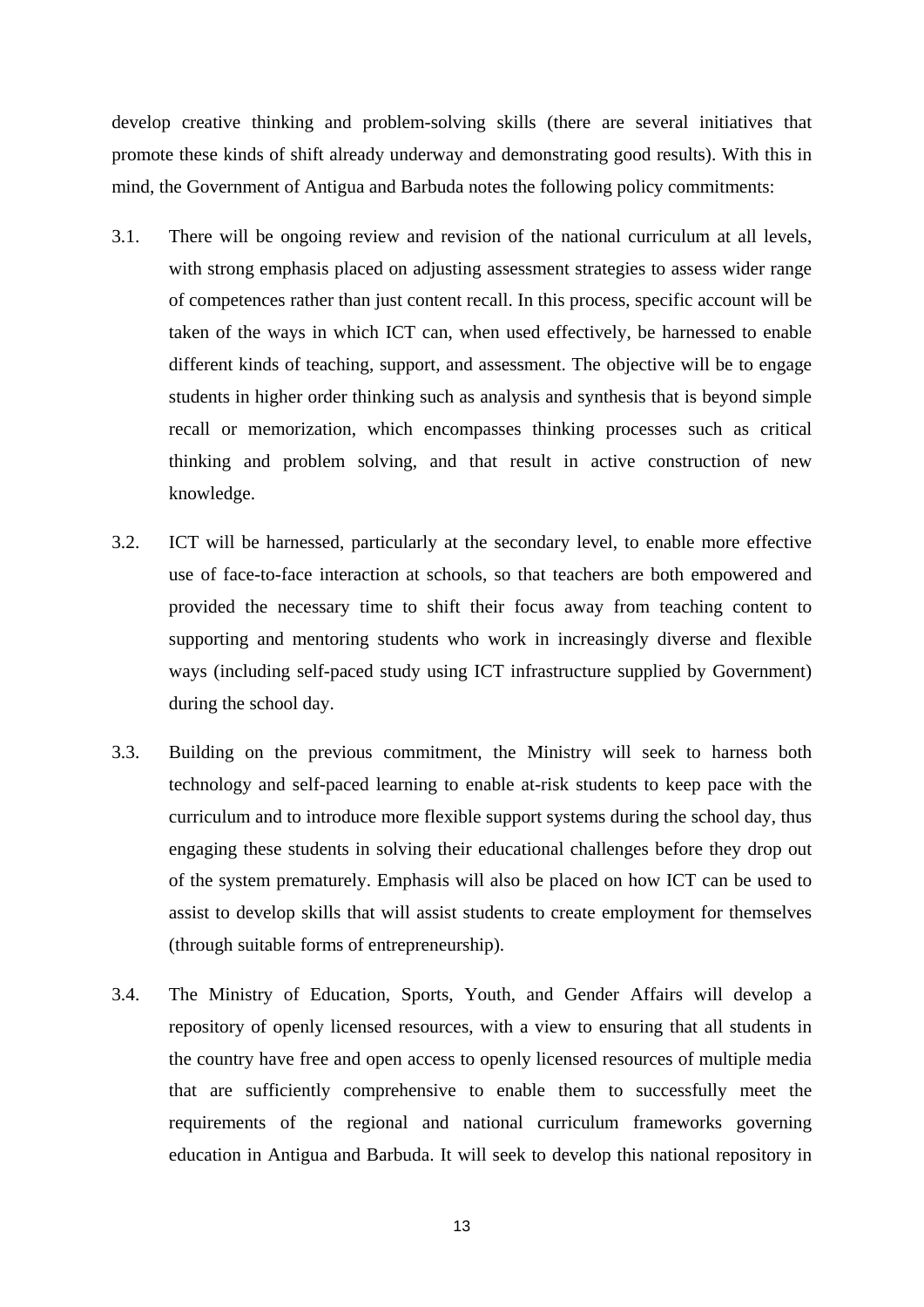partnership with other OECS states, so that it forms part of a wider regional repository of openly licensed content. This repository will include:

- 3.4.1. Clear criteria for the assessment of educational resources, with a heavy emphasis on access to authentic tools and resources that reflect real-life experiences, through project- and problem-based learning;
- 3.4.2. Facilities to enable users both to rate the quality of resources (to encourage community-owned quality assurance), to conduct peer review (to ensure quality), and to upload their own resources;
- 3.4.3. Guidance to users in accessing online materials (OER, educational sites, web links, video materials, and so on);
- 3.4.4. Facilities for students to set up or join peer support groups and for educators to set up or join professional communities of practice within Antigua and Barbuda.
- 3.5. The Ministry of Education, Sports, Youth, and Gender Affairs harness suitable ICT tools and software to support its goal of providing universal access to high quality education at all levels, commencing from the early childhood level.
- 3.6. Likewise, The Ministry will prioritize the procurement of assistive technologies for students with special educational needs.

#### **4. Licensing**

Given the strong commitment articulated to use of OER above, the Government of Antigua and Barbuda is committed to opening access to educational materials produced in the country. Consequently, the following policy commitments will pertain to government investments in educational materials, all within the framework of the Copyright Act No. 22 of 2003:

4.1. All educational materials produced with Government funds – including both research resources and teaching and learning resources – will be released under a suitable Creative Commons licence, to facilitate their use, electronic sharing, and adaptation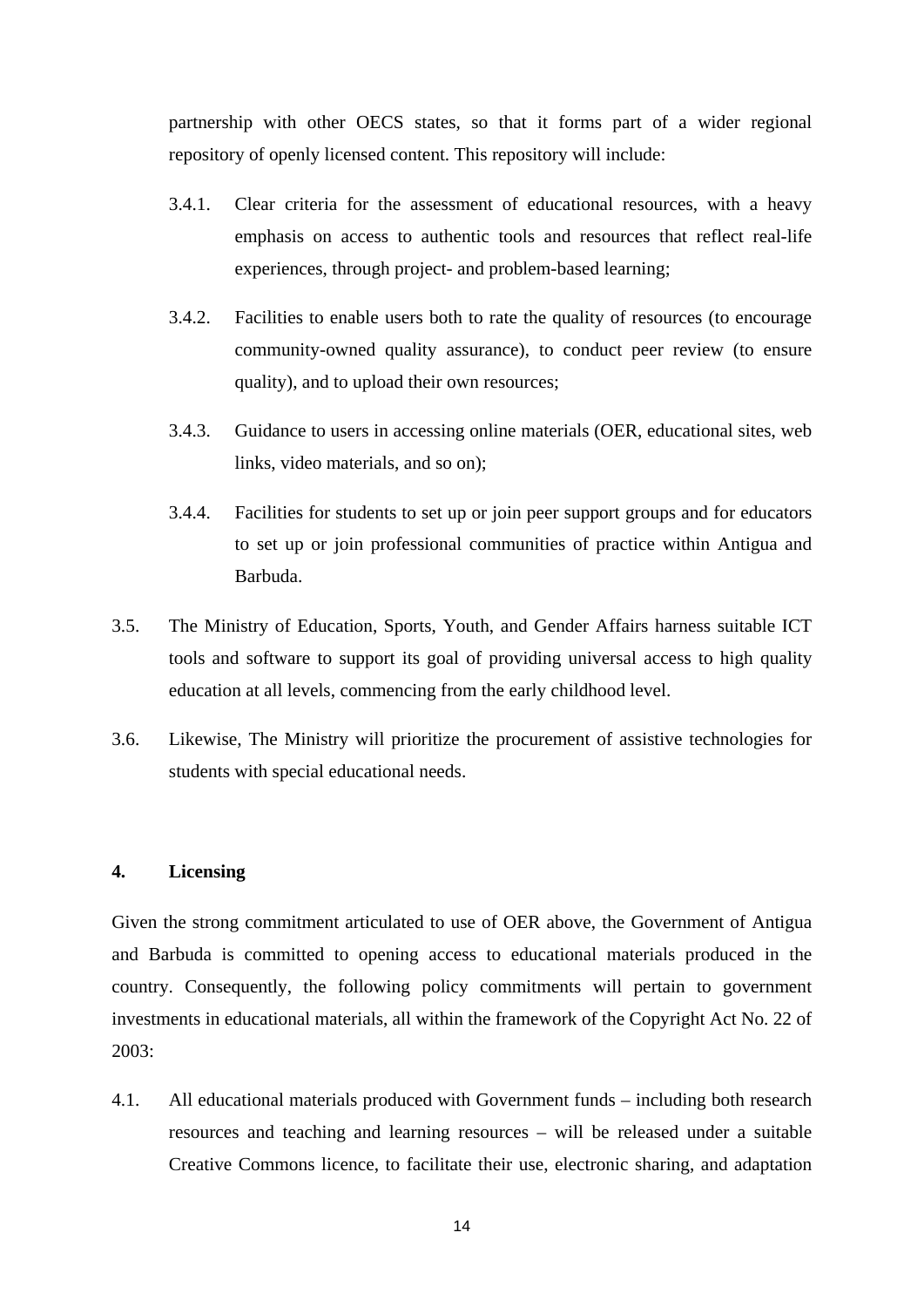by others. This will include resources of all media types, including print/text, audio, video, and computer-based multimedia.

- 4.2. The Ministry of Education will adopt, as a default licence for all products produced through government funding, a Creative Commons (Attribution) licence. Likewise, it will encourage all development agencies and foundations operating in Antigua and Barbuda to adopt a similar licence for all materials produced with development aid. In any cases where another licence is not explicitly mentioned, this default licence will be applied to any materials produced with government funds.
- 4.3. Authors of works produced with government funds will be entitled to apply additional licence restrictions from the Creative Commons licence framework if desired, but will then need to make this explicit by inserting chosen licence in materials they have developed.
- 4.4. Where a case can be made for commercial exploitation of resources, authors or institutions will be entitled to insert a traditional, All-Rights Reserved Copyright licence, but only after submission of a justification for this restriction have been supplied to the specific agency funding the work and approval having been granted for this in writing by the agency in question.
- 4.5. To facilitate sharing of its materials, the Ministry of Education will work to ensure that every document released for distribution via the Internet (through its national repository) will indicate the licensing conditions of the resources clearly on the resource itself, using properly marked, machine-readable Creative Commons licenses.
- 4.6. Responsibility will reside with authors of works to ensure that any third-party materials incorporated in resources produced with government funds do not breach any relevant copyright laws, either nationally or globally.

#### **5. Management and Administration**

To support more effective management and administration of education in Antigua and Barbuda, the Government notes the following specific policy commitments: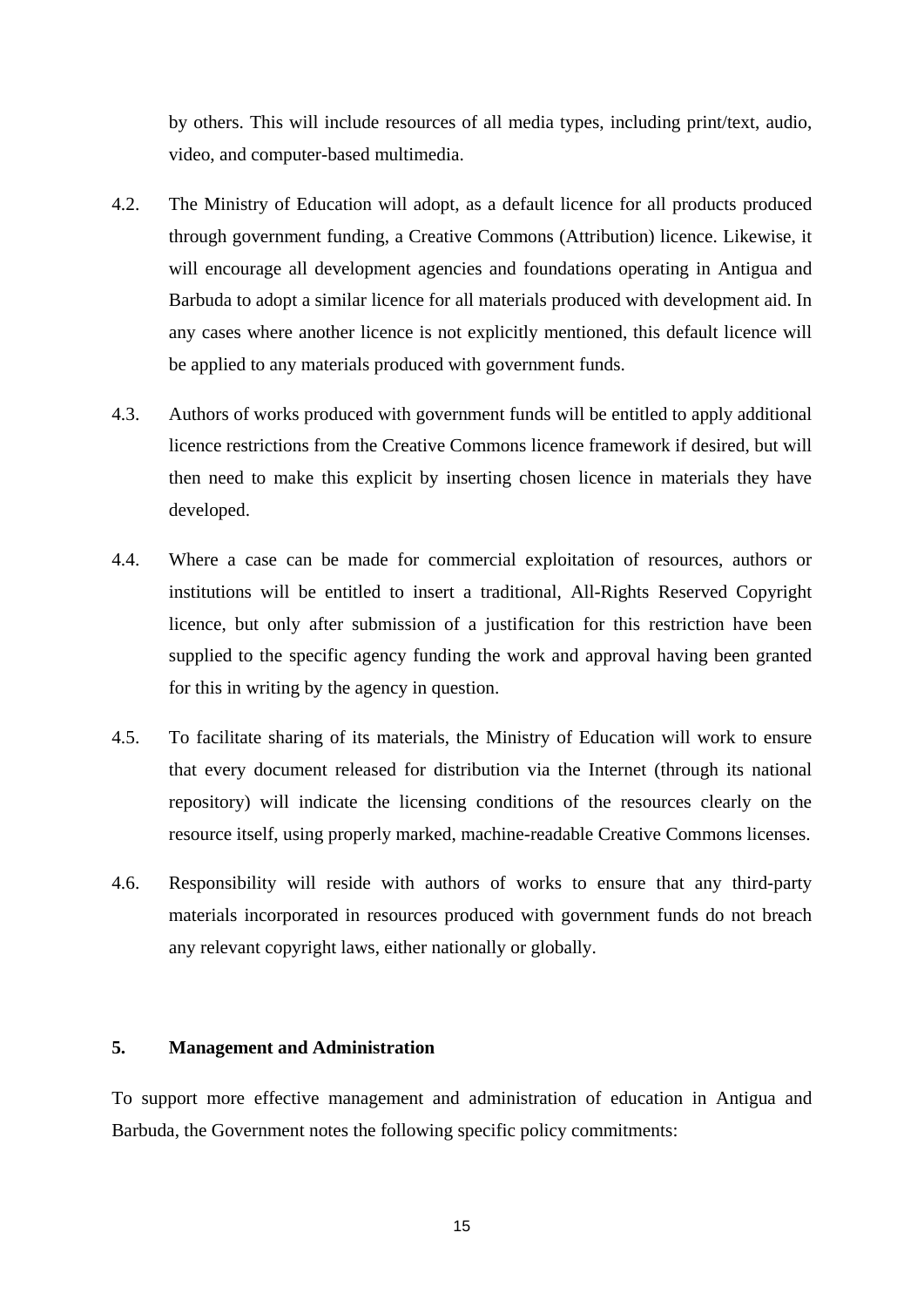- 5.1. An online, multi-level Education Management Information System (EMIS) will be developed and deployed online to measure and track outcomes at the class, school, zone, and Ministry level (with data accessible to multiple ministries and external agencies requiring data from the Ministry on a regular basis). The EMIS will include management tools at school level to facilitate day-to-day management of schools and automated uploading of data into the central EMIS. The EMIS will be used to measure the effectiveness of instruction and student learning, curriculum implementation, and guide modifications. It is noted that this will require continuous training of data handlers to analyse information and generate necessary reports that can be used by decision-makers across the system to assist in development of new policies and other key strategic decisions.
- 5.2. The Ministry of Education, Sports, Youth, and Gender Affairs will focus on enhancing administrative use of ICT by individuals, by using current infrastructure more efficiently. To this end, it will complete an annual exercise to review and enhance the effectiveness of the ICT Systems in place with a view to continuously improving management and administrative functions.

#### **6. Human Resources**

The Government of Antigua and Barbuda is committed to developing and implementing a comprehensive and relevant framework that will continuously train and empower key stakeholders in education and ICT while expanding their core competences. These stakeholders include Ministry of Education officials, school principals and management teams, administrators, teacher educators, educators at all levels, students, parents, and the general public.

Given these needs, the following policy commitments are noted:

6.1. The UNESCO ICT Competency Framework for Teachers (CFT) will be adopted in Antigua and Barbuda to guide all professional development of educators in the Country. The ICT CFT creates a common core syllabus that can be used to develop learning materials sharable at a global level, provides a basic set of qualifications that allows educators to integrate ICT into their teaching; extends educators' professional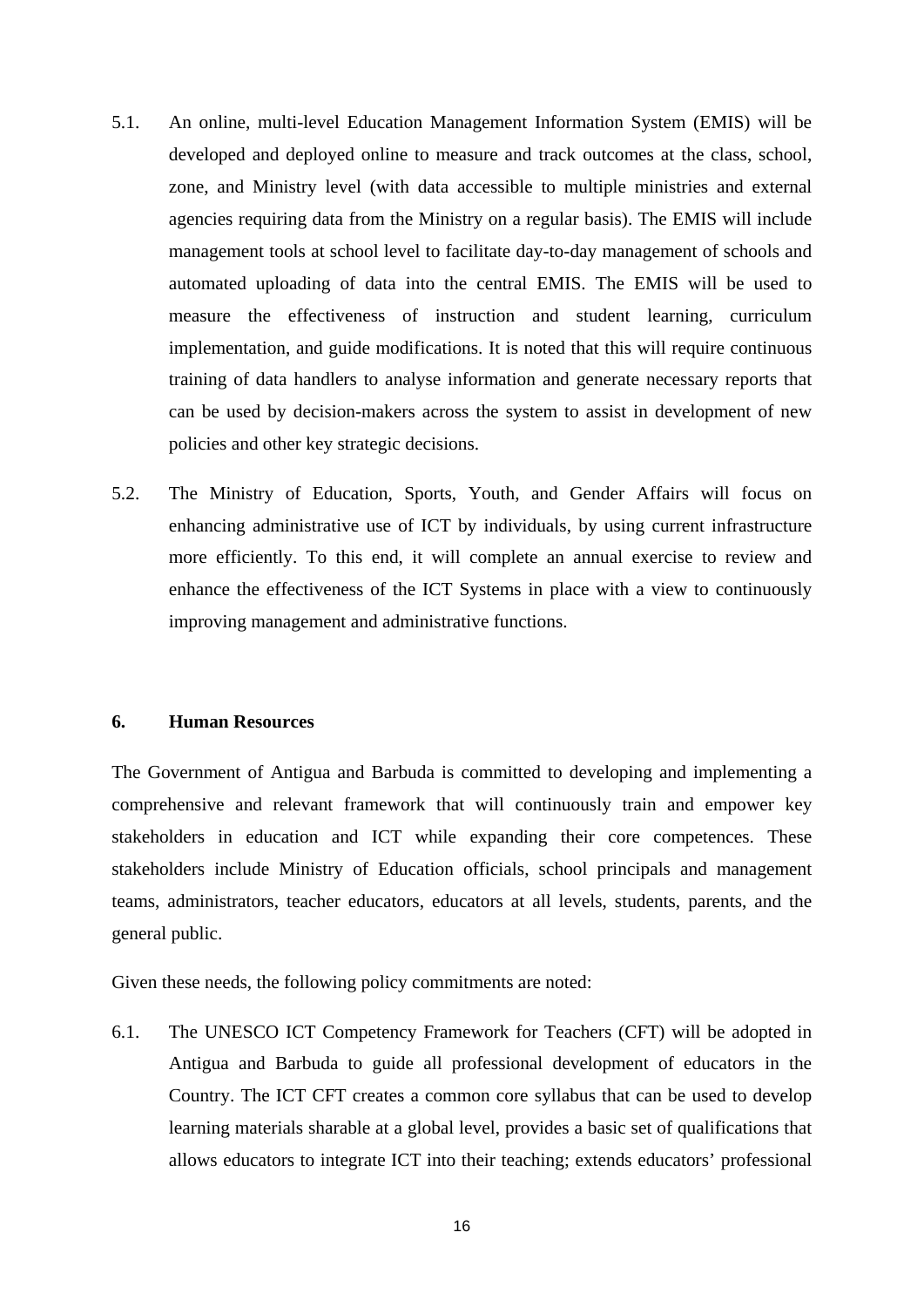development so as to advance their skills in pedagogy, collaboration, and school innovation using ICT, and harmonizes different views and vocabulary regarding the uses of ICT in teacher education.

- 6.2. Professional development of teachers will focus on all teachers to ensure effective ICT use from the early childhood level. Furthermore, the ICT CFT will be used as a framework to govern both pre-service training and continuing professional development (CPD), to ensure that there are pathways for ongoing capacity building and refresher courses.
- 6.3. It is important to determine initial training and continuous professional development (CPD) needs for all key stakeholders, while providing them with the necessary resources and opportunities to meet their educational needs. Consequently, a baseline audit of competence will be repeated annually to establish competency levels amongst all key stakeholders, as well as to monitor developments in competence over time.
- 6.4. Using the UNESCO ICT CFT, the Ministry of Education, Sports, Youth, and Gender Affairs will seek to align and integrate all relevant current professional development courses in the country into a broader national framework of competence. This will include courses offered by the University of the West Indies, the Ministry itself (through the Teacher Education Department and Curriculum Development Unit), and other support agencies such as the Commonwealth of Learning. Where necessary, existing courses will be reviewed to ensure alignment with the UNESCO ICT CFT.
- 6.5. The Ministry will work with the Commonwealth of Learning to incorporate ongoing use of the Commonwealth Certificate for Teacher ICT Integration (CCTI) in Antigua and Barbuda. This Advanced Certificate in Education will primarily be aimed at teacher educators initially, although it will also be made available for enrolment by any interested teachers.
- 6.6. As has been noted, strong emphasis will be placed on developing a sense of ICT ownership amongst school principals by supporting the development, implementation, and monitoring of school ICT Integration Plans. To this end, a rolling series of professional development activities, including development of an agreed national template for ICT Integration Plans, will be implemented to support school principals in this work.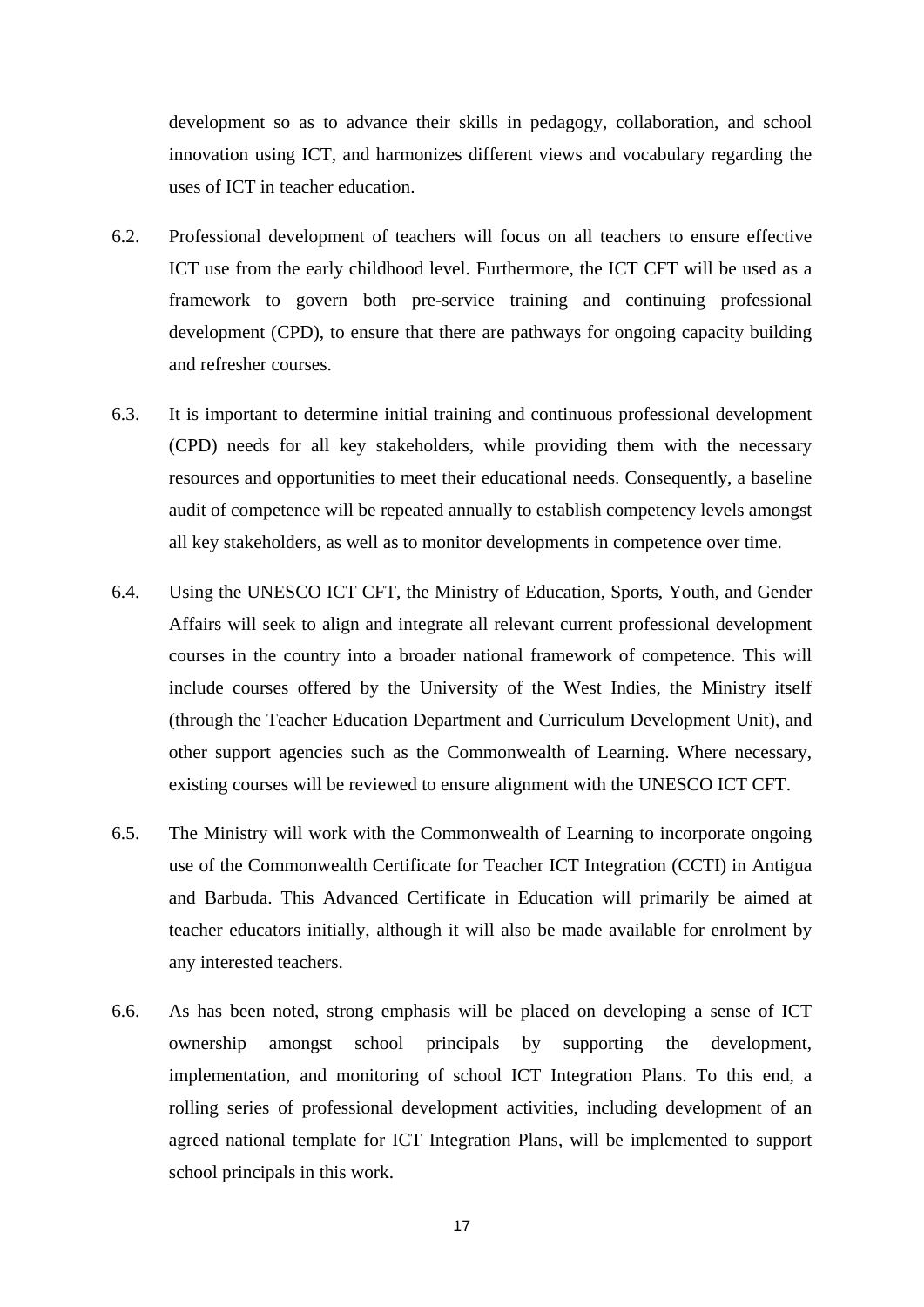- 6.7. Courses and modules developed in Antigua and Barbuda will build on and adapt existing national and international courses and modules wherever possible, in order to reduce the costs of development and to improve the quality of the courses offered. Extending the principle of harnessing existing content, the Ministry of Education will also facilitate sharing of all courses/modules and associated educational materials by releasing them under an appropriate Creative Commons (CC) license, so that they are openly accessible and shareable between key participating institutions, as well as being accessible to all schools in Antigua and Barbuda and to the broader OECS education community.
- 6.8. Professional learning communities and fora will be established through the national content repository to facilitate sharing of best practices and resources amongst educators and other key stakeholders.
- 6.9. Ensure contractually binding commitments in order to achieve objectives needs to be linked to adjusted expectations of how time is used during working days to create space for new functions without leading to overload. These commitments should be underpinned by a requirement to engage in continuous professional development opportunities as part of their annual programmes of work.
- 6.10. Extensive collaboration is envisaged between stakeholders, the private sector, and public sector to provide assistance in training, infrastructure, and information sharing. A range of interventions will be required for all stakeholders: courses, workshops, conferences, self-study materials, and other forms of professional development. The initial focus in developing courses for educators will be to make available training activities that bring all educators in the country to the 'Knowledge Deepening' level on the UNESCO ICT CFT.

#### **7. Governance**

In operationalizing this policy, it is essential to facilitate collaboration between government Ministries, most notably between the Ministry of Education, Sports, Youth, and Gender Affairs and the Ministry of Telecommunications, Science and Technology, but also involving other government ministries as appropriate. Ongoing discussion is essential between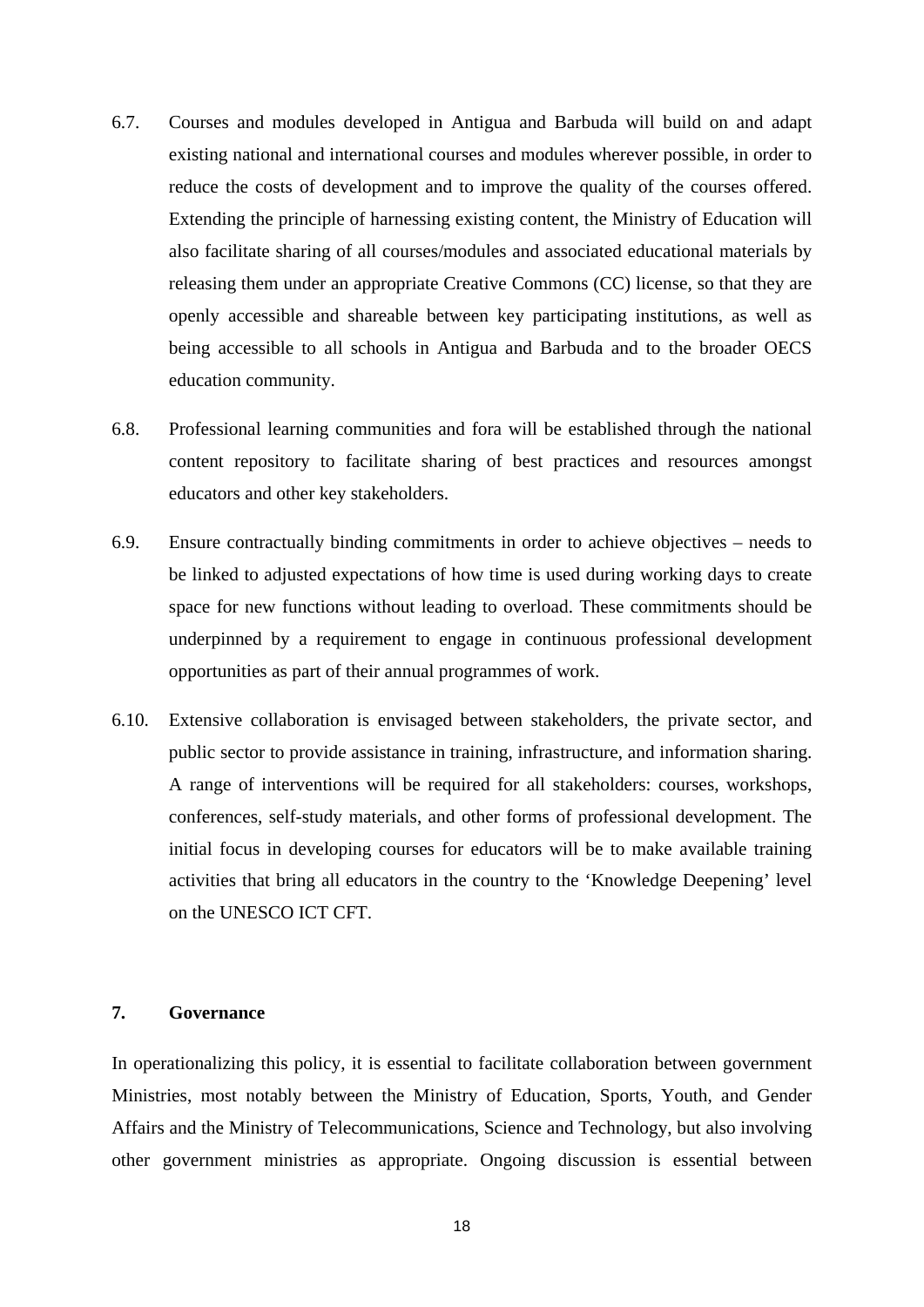Ministries during planning stages of ICT in education to ensure more effective and sustainable implementation.

- 7.1. It is noted that:
	- 7.1.1. The Ministry of Telecommunications, Science and Technology will be responsible for ICT infrastructure (connectivity and networking) nationally, including provision of server and hosting infrastructure for centralized platforms (including a content repository, EMIS, learning management system, and suitable social networking tools);
	- 7.1.2. The Ministry of Education, Sports, Youth, and Gender Affairs (through the Board of Education) will be responsible for installation and maintenance of equipment in schools, development of curriculum and content, and the training of principals and educators;
	- 7.1.3. All Education Officers, and particularly Curriculum Officers, within the Ministry of Education, Sports, Youth, and Gender Affairs will provide support to schools through mentoring/coaching and making available opportunities for professional development; and
	- 7.1.4. The Department of Teacher Education will be responsible for coordinating training and re-training of teachers in alignment with this ICT in Education Policy and in partnership with other key agencies as appropriate.
- 7.2. An inter-Ministerial ICT in Education Steering Committee will be established, which comprises: the Minister of Education, Sports, Youth, and Gender Affairs (as Chair), the Minister of Telecommunications, Science, and Technology, the Minister of Finance and Information, the Permanent Secretary of the Ministry of Education; the Director of Education; the Head of the Department of Teacher Education; the Head of the Curriculum Development Unit; at least one high-level representative from each of the Ministry of Telecommunications, Science, and Technology and the Ministry of Finance and Information (to act as advisors to their respective Ministers); a representative of the Antigua and Barbuda Union of Teachers (ABUT); a representative of the National Parent Teacher Association (NPTA); one representative from the private sector; and the ICT in Education Programme Manager (ex officio).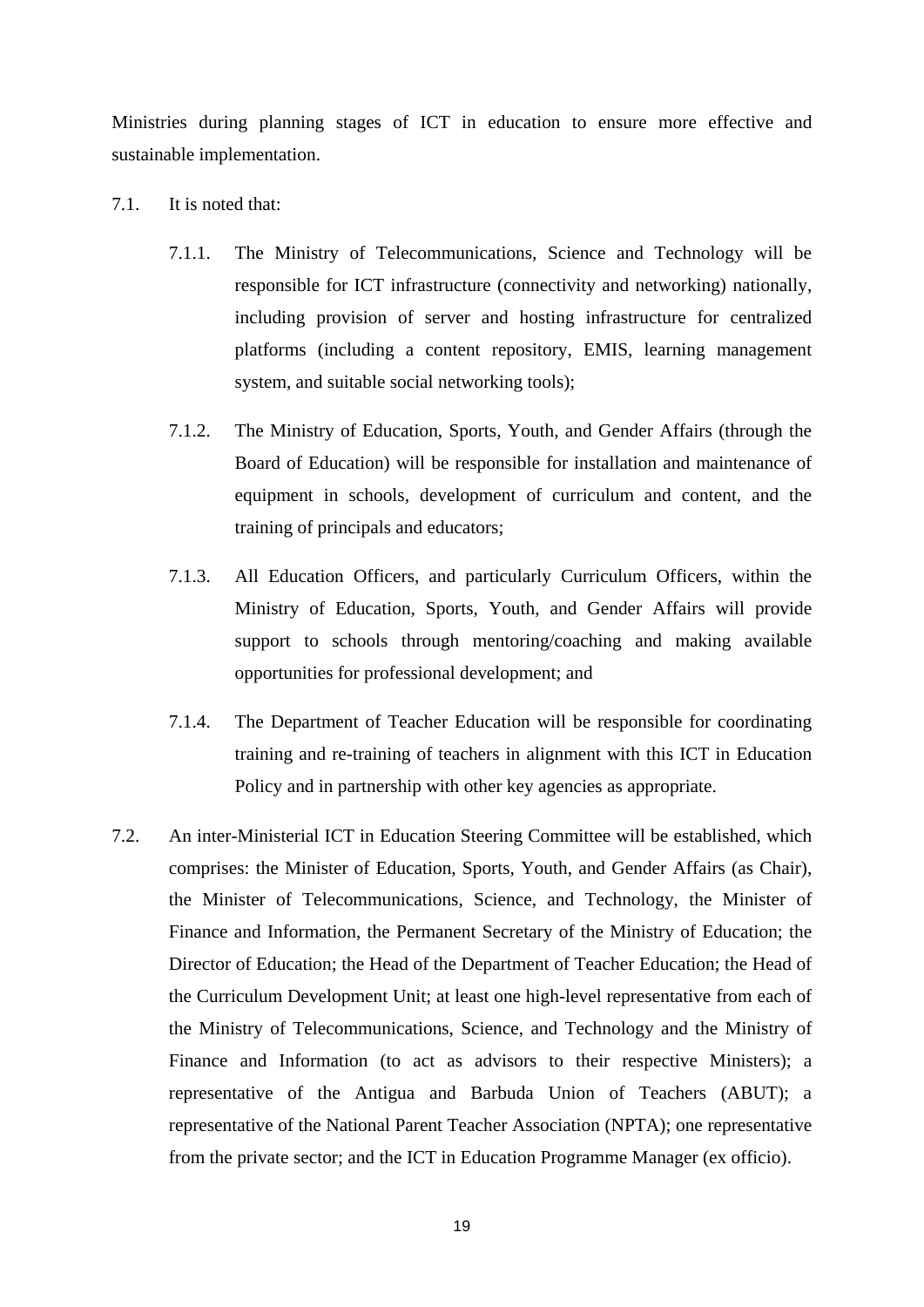- 7.3. The Steering Committee will meet at least once every six months, but meetings will also be scheduled around key milestones and key decision points.
- 7.4. The Steering Committee will have the following Terms of Reference:
	- 7.4.1. Maintain ownership of the policy and oversight of implementation of all projects falling under the framework of the policy;
	- 7.4.2. Manage and monitor a strategic ICT Integration Implementation Plan flowing from the policy, using a coherent and structured review of successes and failures to guide continuous improvement;
	- 7.4.3. Provide final approval of project plans, ensuring that project deliverables align with the requirements of the policy and key stakeholders;
	- 7.4.4. Approve the structure and governance of sub-committees of the Steering Committee (with three proposed sub-committees to be Infrastructure, ICT Integration and Content, and Capacity Building);
	- 7.4.5. Approve and monitor expenditure on ICT in education;
	- 7.4.6. Consider any strategic issues that have implications for the ICT in Education Policy and Strategic Implementation Plan
	- 7.4.7. Resolve conflicting priorities or opinions of stakeholders to ensure consensus

#### **8. Monitoring and Evaluation**

- 8.1. A detailed monitoring framework will be developed to collate activities at individual schools and so track and measure progress made towards a defined set of national targets (to be included and updated annually in a Master ICT in Education Plan. This will be developed collaboratively and includes:
	- 8.1.1. Mechanisms to measure quantitative factors such as resource allocations, student: device ratios (through suitable inventories and electronic tracking of equipment), numbers of educators trained, schools that are e-ready, schools